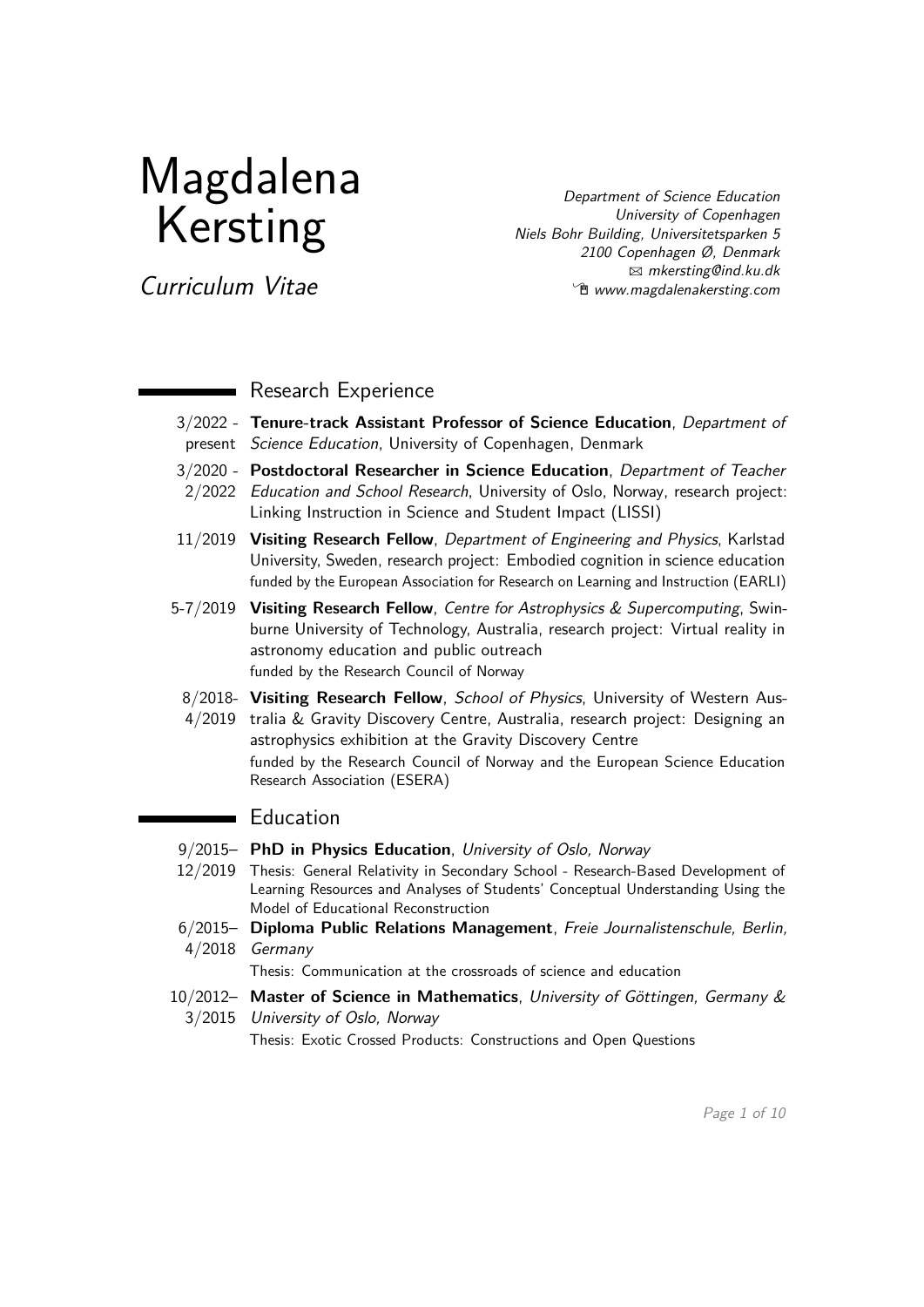- 8/2014– **Master's Research Project**, University of Oslo, Norway
- 3/2015 funded by the German Academic Exchange Service
- 1–7/2013 **Exchange Semester**, University of Oslo, Norway funded by the EuRopean Community Action Scheme for the Mobility of University Students (ERASMUS)
- 10/2009– **Bachelor of Science in Mathematics**, University of Göttingen, Germany
- 8/2012 Thesis: Konvexitätsätze in symplektischer Geometrie (Convexity theorems in symplectic geometry)
- 10/2008– **Bachelor of Science in Physics**, Max Planck Institute for Dynamics and 8/2011 Self-Organisation & University of Göttingen, Germany Thesis: Reconstruction of Correlation Networks

**Professional Memberships** 

- ESERA **European Science Education Research Association**
	- IOP **Institute of Physics**
- GIREP **International Research Group on Physics Teaching**
- EPS **European Physicsal Society**
- ASERA **Australasian Science Education Research Association**
- ISGRG **International Society of General Relativity & Gravitation**

### **Professional Activities**

- 2022-present **SIG Coordinator**, Coordinator of the Special Interest Group Language & Literacies in Science Education of the European Science Education Research Association (ESERA)
- 2020-present **Working Group Leader**, Co-leader of the Education and Evaluation Working Group of the International Gravity Outreach Group IGrav
- 2020-present **News & Site Admin**, News & site admin for the COSER research group (Challenges of Sustainability in Educational Research), University of Oslo
- 2018–present **Reviewer**, Journals: Science & Education, Physical Review Physics Education Research, International Journal of Science Education, Pedagogies: An International Journal, Astronomy Education Journal
	- 1-11/2021 **Deputy Project Leader**, Deputy project leader of project LISSI (Linking Instruction in Science and Student Impact)
		- 08/2021 **PhD opponent at NAFOL**, The Norwegian National Research School in Teacher Education (NAFOL), PhD candidate: Leonie Isabelle Johann, Thesis: Facing educational challenges in molecular life sciences - A project to construct, and evaluate content for cell membrane teaching by considering students' and scientists' conceptions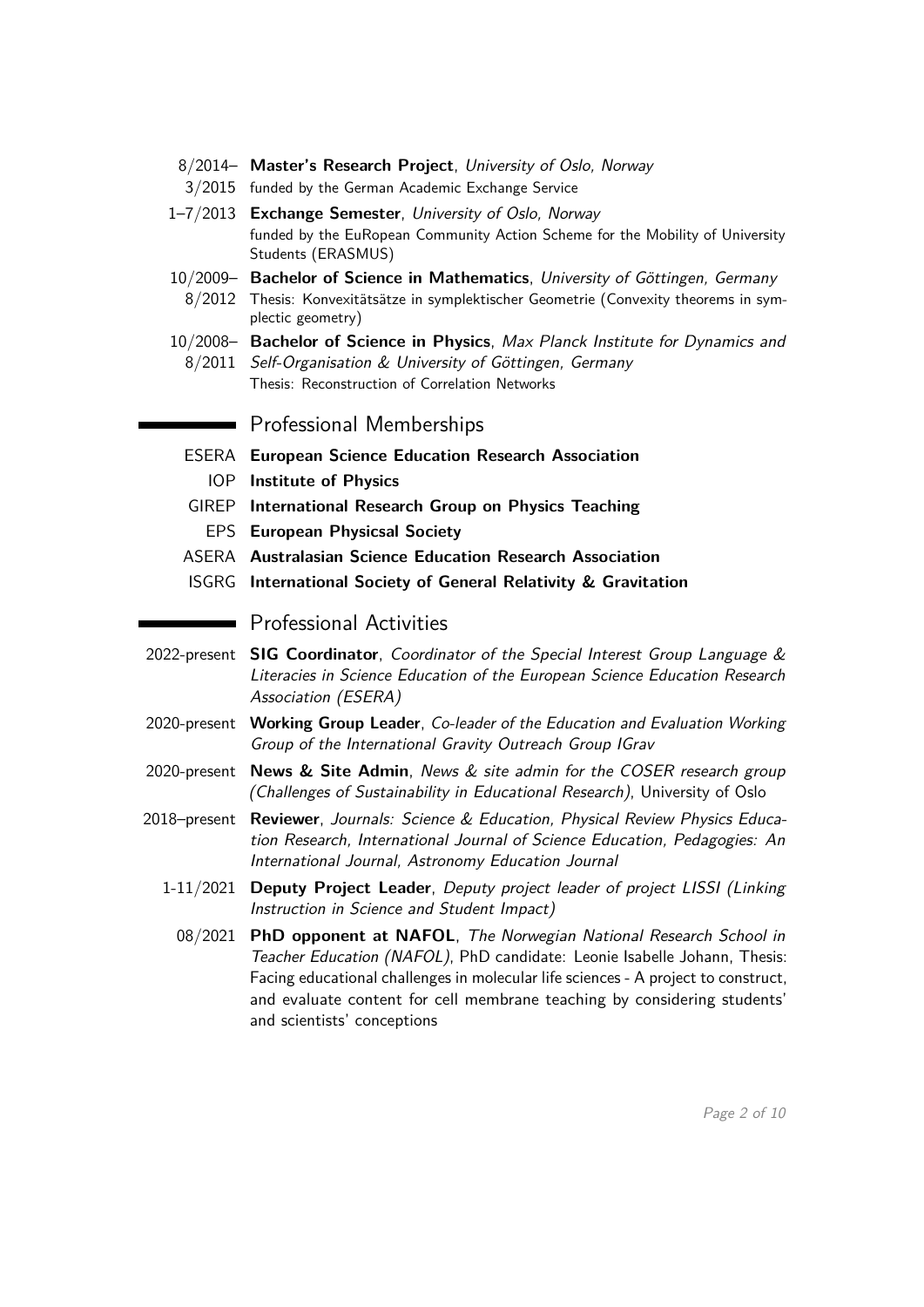- 7/2021 **PhD Mentor**, Mentor for PhD students in science education at the annual summer school of the European Science Education Research Association (ESERA)
- 3/2021 **Conference Session Chair**, 1st Electronic Conference on Universe ECU2021, Session:Teaching Relativity and Modern Physics in General
- 2020–2021 **Participant at the Mentoring Programme for Female Postdocs**, Gender Equality Coordination Group, University of Oslo
- 2020–2021 **Postdoc Career Success Training**, PostdocTraining Particiapnt, University of Oslo
- 2016–2017 **Events Officer**, Events officer for UiODoc, the interest organisation for PhD students and postdocs at the University of Oslo
	- 2016 **Conference Committee Member**, International Workshop on the Teaching and Learning of Einsteinian Physics, Gravity Discovery Centre, Gingin, Australia

Awards & Honours

- 2021 **New Philosopher Writers' Award**, Winner of the New Philosopher Writers' Award XXX: Perception, Winning piece: The interplay between nature and ourselves
- 2021 **Early Career Physics Communicator Commissioning Award**, Institute of Physics
- 2021 **New Philosopher Writers' Award**, Runner-up for the New Philosopher Writers' Award XXXI: Space, Runner-up piece: Spaces Without and Within
- 2021 **Young Leader in Physics**, Invited participant at the American Physical Society's International Young Leaders Forum
- 2020 **PhD Prize**, International Astronomical Union PhD Prize for outstanding scientific achievement, Division: Education, Outreach and Heritage
- 2019 **Hartle Award for Best Oral Talk by a Student in Education & Public Outreach**, GR22/Amaldi13 Conference in Valencia, Spain, 22nd edition of the International Conference on General Relativity and Gravitation and the 13th edition of the Edoardo Amaldi Conference on Gravitational Waves
- 2019 **Best Oral Presentation of a Young Researcher in Physics Education**, GIREP conference in Budapest, Hungary, International Research Group on Physics Teaching
- 2017 **Winner of the Science on Stage National Competition in Norway**, Science on Stage in collaboration with the Norwegian Society of Graduate Technical and Scientific Professionals Tekna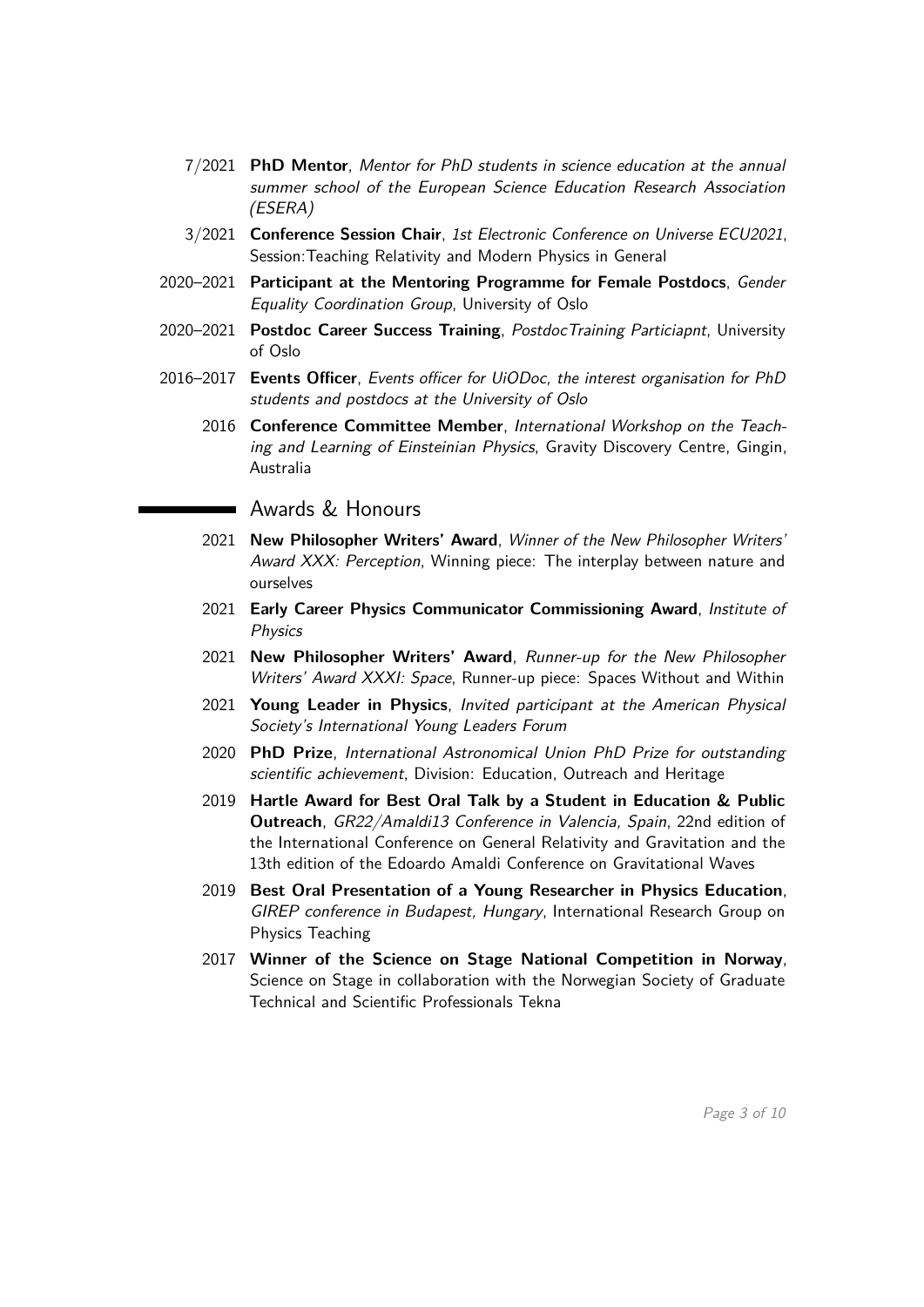- 2011 **Bachelor of Science in Physics with Distinction**, Max Planck Institute for Dynamics and Self-Organisation & University of Göttingen, Thesis: Reconstruction of Correlation Networks
- 2008 **German Physical Society Membership Award**, for excellent A-levels in Physics, Freiherr-vom-Stein Secondary School, Fulda, Germany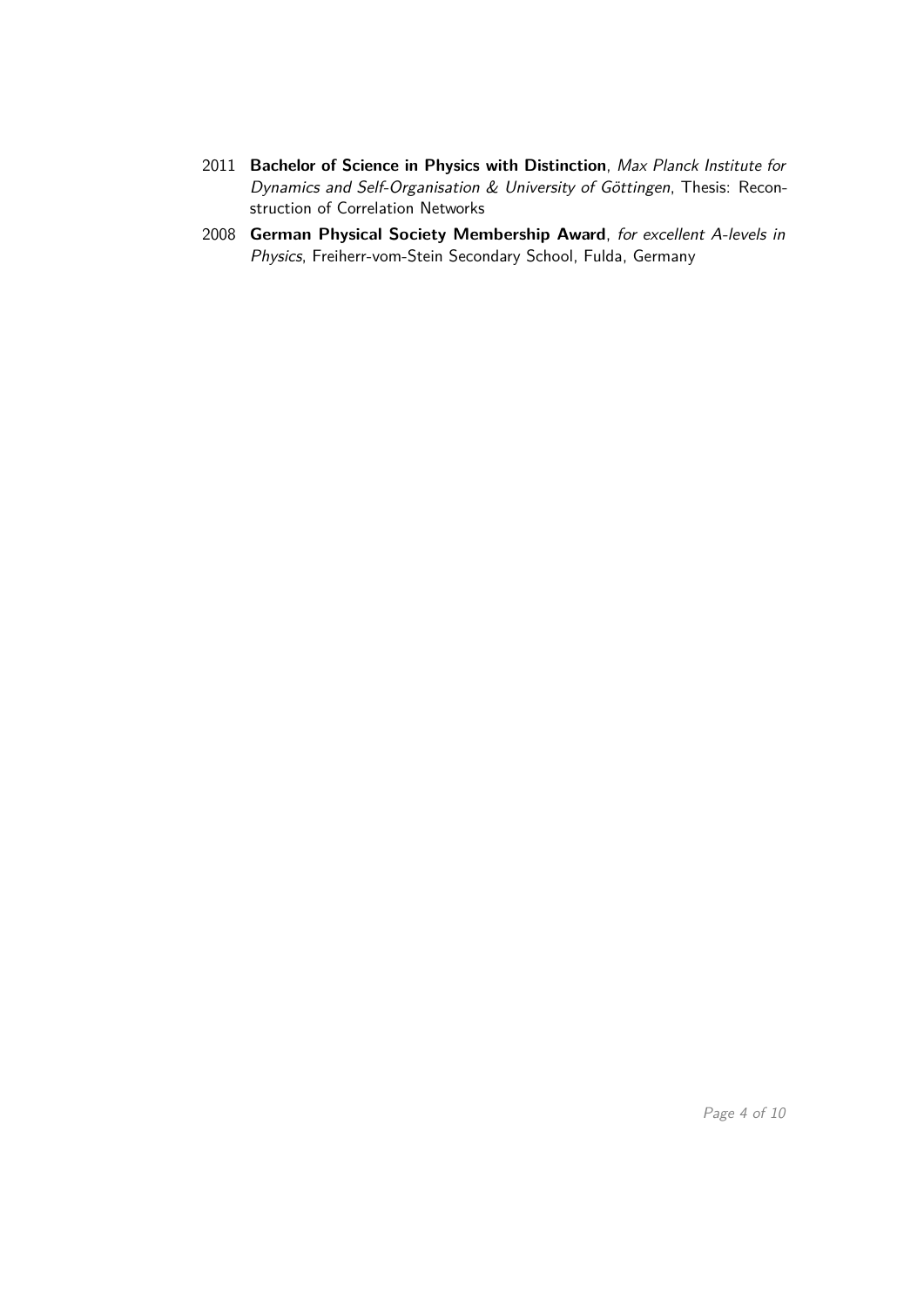## Grants & Scholarships

2019 **Qualification Scholarship**, awarded by the Science Studies Colloquium **Norway** 

Funding: 30.000 NOK for the research project "Einstein's Impact on Society"

- 2019 **Early Career Mentoring Grant**, awarded by the European Association for Research on Learning and Instruction (EARLI) Funding: 2000 Euro to cover travel costs and accommodation during a research stay at Karlstad University
- 2018 **Personal Overseas Research Grant**, awarded by the Norwegian Research Council

Funding: 189.000 NOK to cover living expenses during research stays at the University of Western Australia and Swinburne University of Technology

2018 **Travel Grant**, awarded by the European Science Education Research Association (ESERA)

Funding: 1000 Euro to cover travel costs during a research stay at the University of Western Australia

2016 **Workshop Grant**, awarded by the Norwegian Research Council, joint application with the Research Section for Physics Education at the University of Oslo

Funding: 80.000 NOK to co-organise the International Workshop on the Teaching and Learning of Einsteinian Physics at Gravity Discovery Centre in Gingin, Australia

2014 **Promos Mobility Stipend**, awarded by the German Academic Exchange Service

Funding for a 7-months master's research project at the University of Oslo

## Teaching Experience

Currently, I teach graduate courses in science education for the Teacher Education Programme at the University of Oslo, and I supervise master students in this programme, too.

#### 2020-2021 **Graduate Courses**, Course Reader, Oslo, Norway

- { (Spring 2022) NATDID4001 Natural Sciences, Research & Schools
- { (Spring 2021) NATDID4001 Natural Sciences, Research & Schools
- { (Autumn 2020) PPU3210 Instruction & Learning Progression: Science Education

#### 2016-2018 **Undergraduate and Graduate Courses**, Teaching Assistant, Oslo, Norway

- { (Spring 2018) FYS4160 General Relativity
- { (Spring 2017) FYS4160 General Relativity
- { (Autumn 2016) FYS1120 Electromagnetism
- 2014-2015 **Revision Courses**, Course Reader, Göttingen, Germany
	- { (4/2015) Multimedia Revision Course in Calculus
	- { (3/2014) Revision Course in Calculus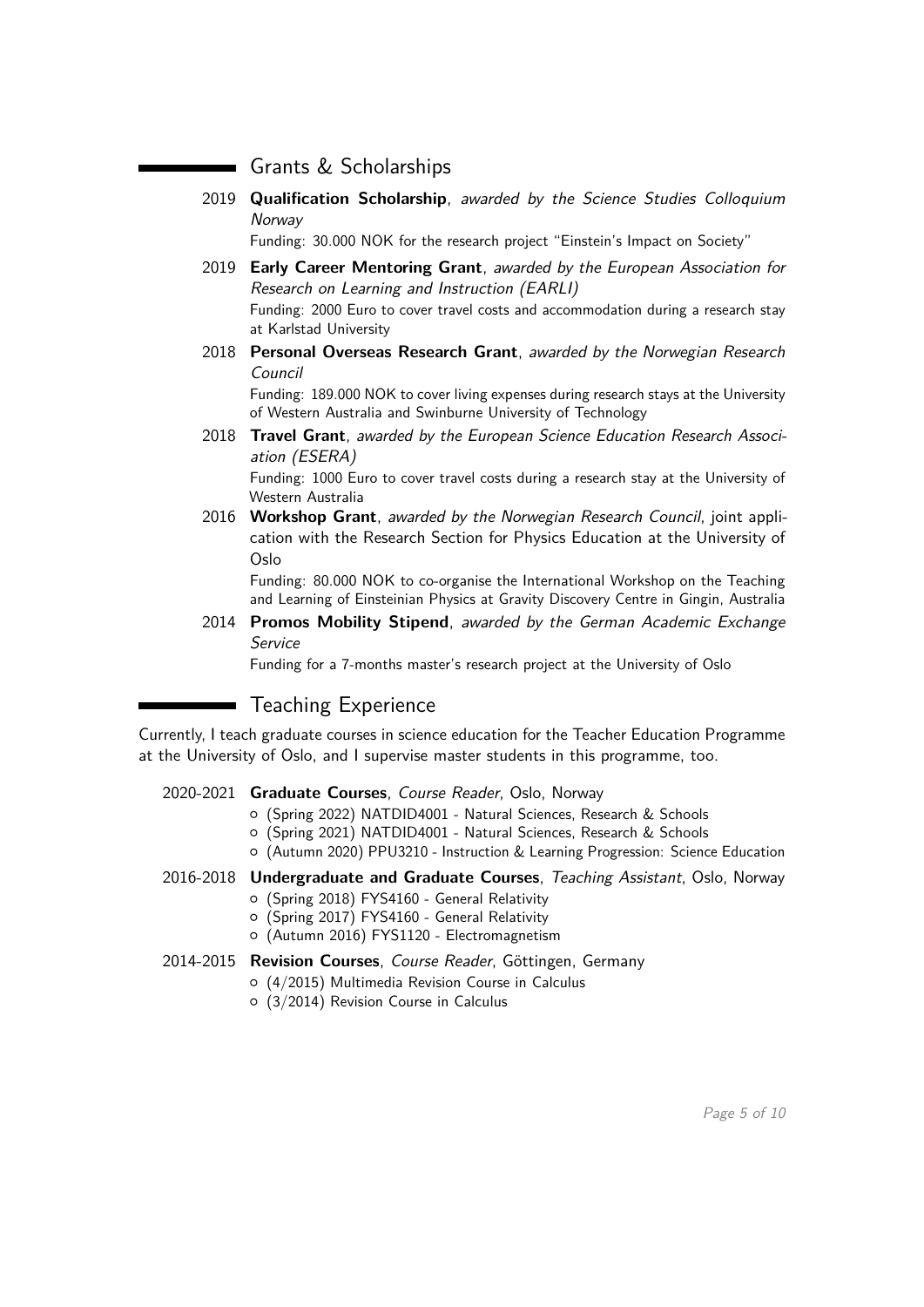#### 2010–2014 **Undergraduate Courses**, Teaching Assistant, Göttingen, Germany

- { (Winter 2013/14) Calculus
- { (Summer 2012) Complex Analysis
- $\circ$  (Winter 2011/12) Calculus
- { (Summer 2011) Electrodynamics
- $\circ$  (Winter 2010/11) Calculus

#### 2009-2013 **Freshmen Courses**, Course Reader, Göttingen, Germany

- { (9/2013) Mathematics for Agricultural Science and Forestry Students
- { (10/2010) Physics for Agricultural Science and Forestry Students
- { (9/2010) Mathematics for Physics and Mathematics Students
- $O$  (10/2009) Physics for Agricultural Science Students

## Teacher Professional Development Workshops

I regularly lead teacher professional development workshops on topics of modern physics education. These courses last between two hours and one day, and I develop the course materials and implement the courses both face-to-face and online. Please see the attached confirmation by Bro AOF.

- 4/2021 Bro AOF & Fagforum for Realfag Agder (virtual workshop)
- 7/2020 International Physics & Astronomy Educator Program of the LIGO Scientific Collaboration (virtual workshop)
- 12/2018 Science Teacher Association of Western Australia (STAWA) Future Science, Perth, Australia
- 11/2018 University of Western Australia, Perth, Australia
- 6/2018 Sandefjord Highschool, Sandefjord (joint workshop with Ellen Henriksen), **Norway**
- 11/2017 University of Bergen, Bergen, Norway (joint workshop with Carl Angell)
- 10/2017 Bro Aschehoug, Oslo, Norway

## ■ Science Communication & Outreach Activities

- 8/2021 **Summer School Participant**, Invited Participant at the International Summer School "Communicating Science", Wissenschaft im Dialog, the German organisation for science communication of the scientific community
- 2020–2021 **Podcast Contributor**, Script writer and podcast guest for popular German physics podcast "Sag mal du als Physiker"
- 2018–2019 **Science Blogger**, Blogger for Titan, the science magazine of the Faculty of Mathematics and Natural Sciences at the University of Oslo
- 2016-2018 **Judge in Norwegian Youth Science Contests**, Contests "Hvorfor det?" & "Unge Forskere"
- 2013–2016 **Editor in Chief**, Editor in chief of student physics magazine "Detektor", German Physical Society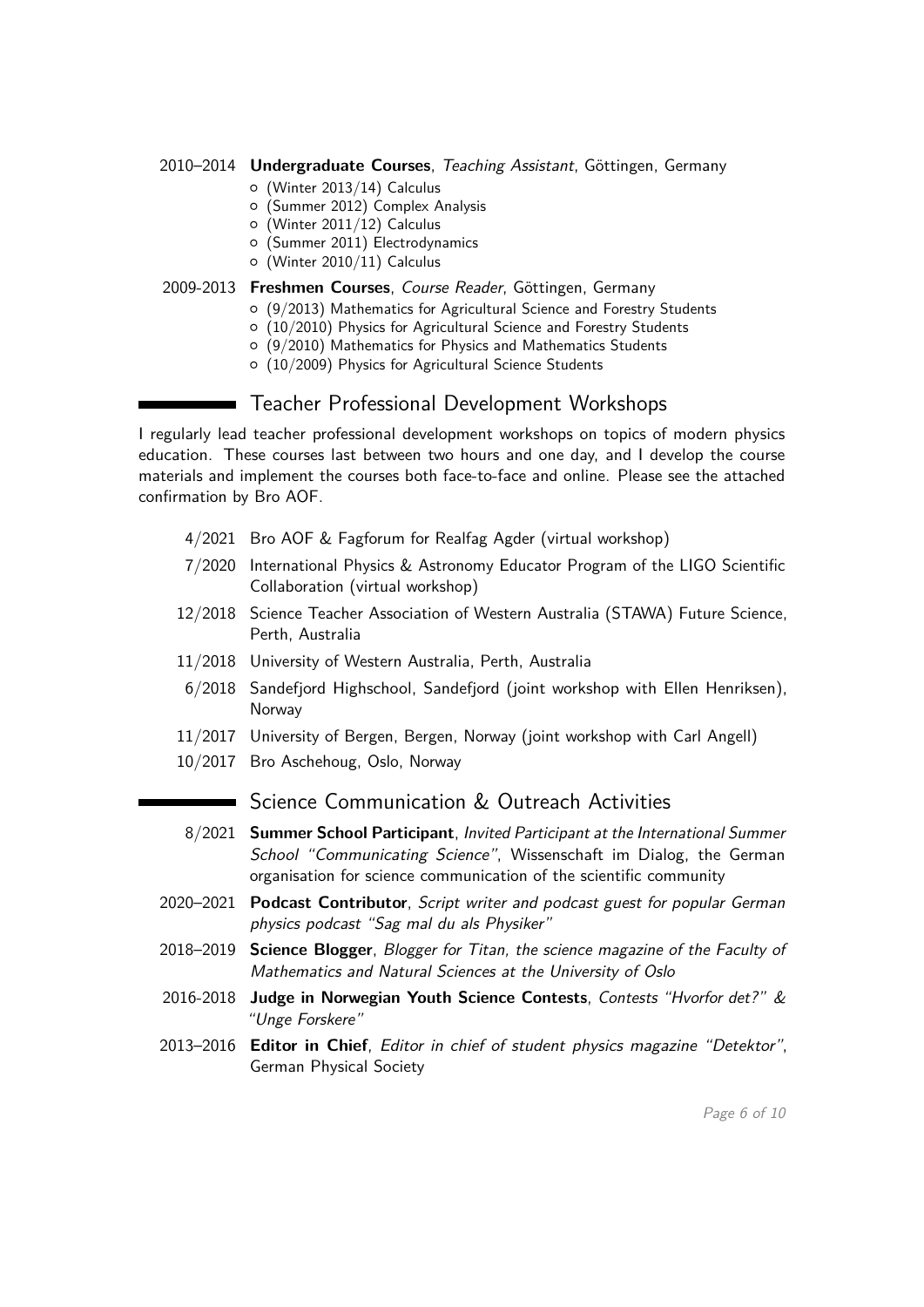- 9-12/2012 **Science Journalism Intern**, Intern with German physics portal "Welt der Physik", Hamburg, Germany
- 2009–2012 **Physics Blogger**, Blogger for the physics learning platform of the University of Göttingen

 $\blacksquare$  Selection of Invited Talks

- 10/2021 **On Four Different Senses of Embodiment in Science Education**, Homi Bhabga Centre for Science Education, virtual talk
- 06/2021 **Engaging the Public with Astrophysics Virtual Reality Experiences**, IPTA Science Week, the International Pulsar Timing Array, virtual talk
- 02/2020 **Impact in Einsteinian Physics Education**, Inaugural Einstein-First International Workshop: Teaching Einsteinian Physics in Schools, Perth, Australia (Key Note Talk)
- 11/2019 **Embodied Cognition in Science Education Examples from Relativity**, Karlstad University, Karlstad, Sweden
- 11/2019 **Computer-Supported Collaborative Learning & Embodied Conceptions of Spacetime**, Linköping University, Norrköping, Sweden
- 7/2019 **Impact in Physics Education: the Transformational Power of Educational Research Collaborations**, Institute of Physics, London, UK
- 7/2019 **Bringing General Relativity to Secondary Schools: Design and Evaluation of a Digital Learning Environment**, GR22-Amaldi13, Valencia, Spain
- 2/2019 **Curved Spacetime: Investigating Students' Conceptual Understanding in General Relativity**, WE-Heraeus Seminar, Bad Honnef, Germany
- 12/2016 **General Relativity: Making Einstein's Theory Teachable**, Future Science Conference, Perth, Australia

Chaired Conference Symposia

- 07/2019 **Teaching and Learning of Einsteinian Physics**, International Research Group on Physics Teaching (GIREP) Conference 2019, Budapest, Hungary Contributions from Norway, Australia, Israel, and Czech Republic
- 07/2018 **International Perspectives on Einsteinian Physics at the Upper Secondary School Level**, International Research Group on Physics Teaching (GIREP) Conference 2018, San Sebastian, Spain Contributions from Norway, Australia, the Netherlands, and Czech Republic
- 07/2017 **The Teaching and Learning of Einsteinian Physics in International Contexts**, International Research Group on Physics Teaching (GIREP) Conference 2017, Dublin, Ireland Contributions from Norway, Australia, and Germany

Page 7 of [10](#page-9-0)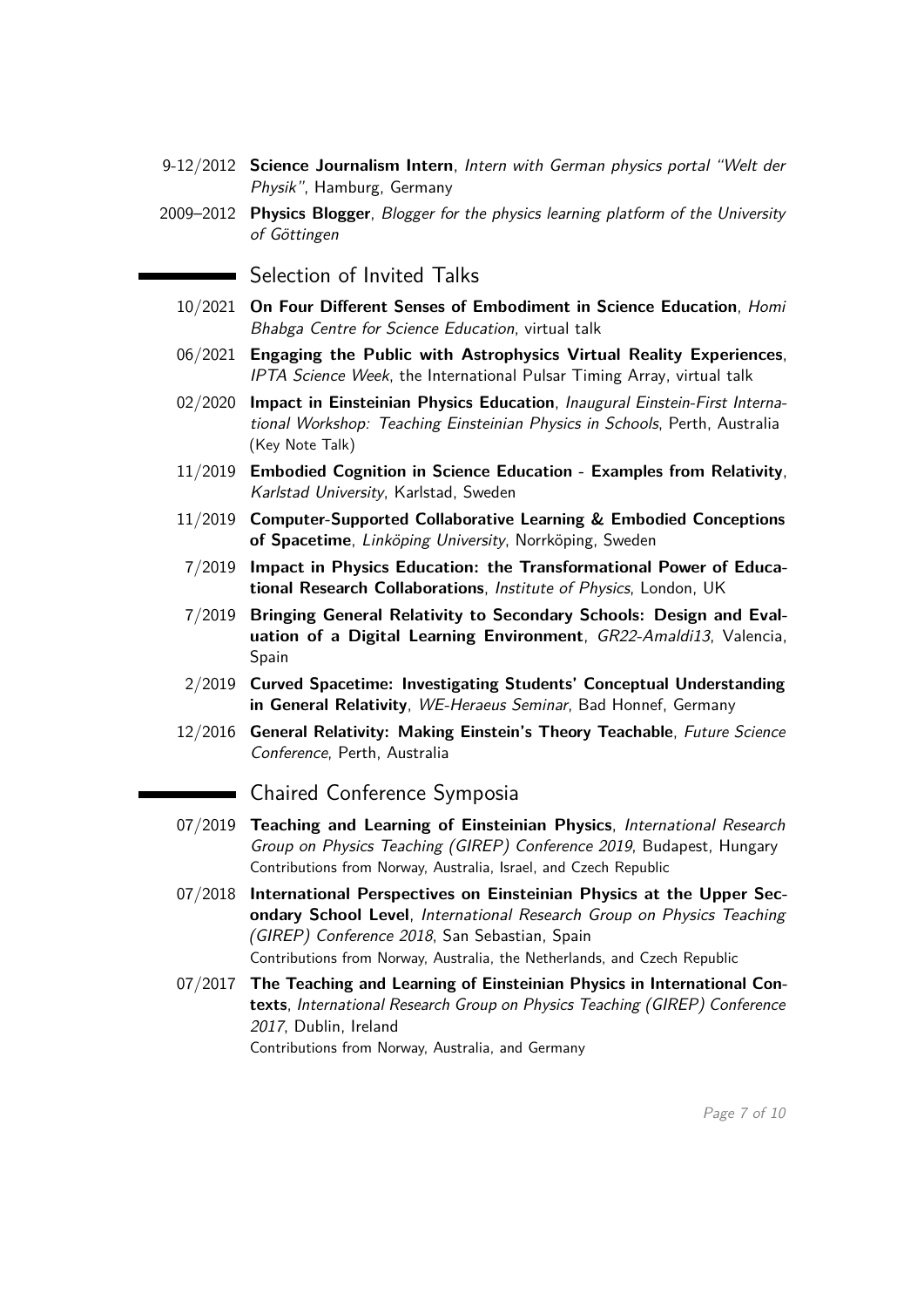Selection of Conference Talks

- 10/2021 **IGrav: Engaging People Throughout the World in Exploring the Exciting Field of Gravitation**, 3rd Shaw-IAU workshop on Astronomy for Education, virtual conference
- 9/2021 **The Four Different Senses of Embodiment in Science Education**, ES-ERA2021, virtual conference
- 7/2021 **Reflecting on Design Principles for Virtual Reality Experiences in Astronomy Education**, Edoardo Amaldi Conference on Gravitational Waves, virtual conference
- 5/2021 **Exploring participant engagement during an astrophysics virtual reality experience at a science festival**, Communicating Astronomy with the Public 2021, virtual conference
- 5/2021 **Learning Processes of Embodied Interaction with Disembodied Concepts**, Speaking Bodies: Embodied Cognition at the Crossroads of Philosophy, Linguistics, Psychology and Artificial Intelligence, virtual conference
- 11/2020 **Instructional Strategies to Foster Motivation for Einsteinian Physics Among Middle School Girls**, International Research Group on Physics Teaching (GIREP) Conference 2020, virtual conference
- 8/2020 **Learning Processes of Embodied Interaction with Disembodied Concepts in CSCL Environments**, European Association of Research in Learning and Instruction (EARLI) SIG 6  $&$  7 conference, virtual conference
- 7/2019 **Free Fall in Curved Spacetime How to Visualize Gravity in General Relativity**, International Research Group on Physics Teaching (GIREP) Conference 2019, Budapest, Hungary
- 12/2018 **General Relativity in Upper Secondary School: Design and Evaluation of an Online Learning Environment**, 23rd Australian Institute of Physics Congress, Perth, Australia
- 7/2018 **Navigating Four Dimensions Upper Secondary Students' Understanding of Movement in Spacetime**, International Research Group on Physics Teaching (GIREP) Conference 2018, San Sebastian, Spain
- 7/2018 **How History and Philosophy of Science Can Inform Teaching and Learning of General Relativity in Upper Secondary School**, 15th Marcel Grossmann Meeting, Rome, Italy
- 8/2017 **Gravity, Imagination, and Embodied Conceptions of Spacetime**, European Science Education Research Association (ESERA) Conference 2017, Dublin, Ireland
- 7/2017 **An International Research Collaboration in the Teaching and Learning of Einsteinian Physics**, International Research Group on Physics Teaching (GIREP) Conference 2017, Dublin, Ireland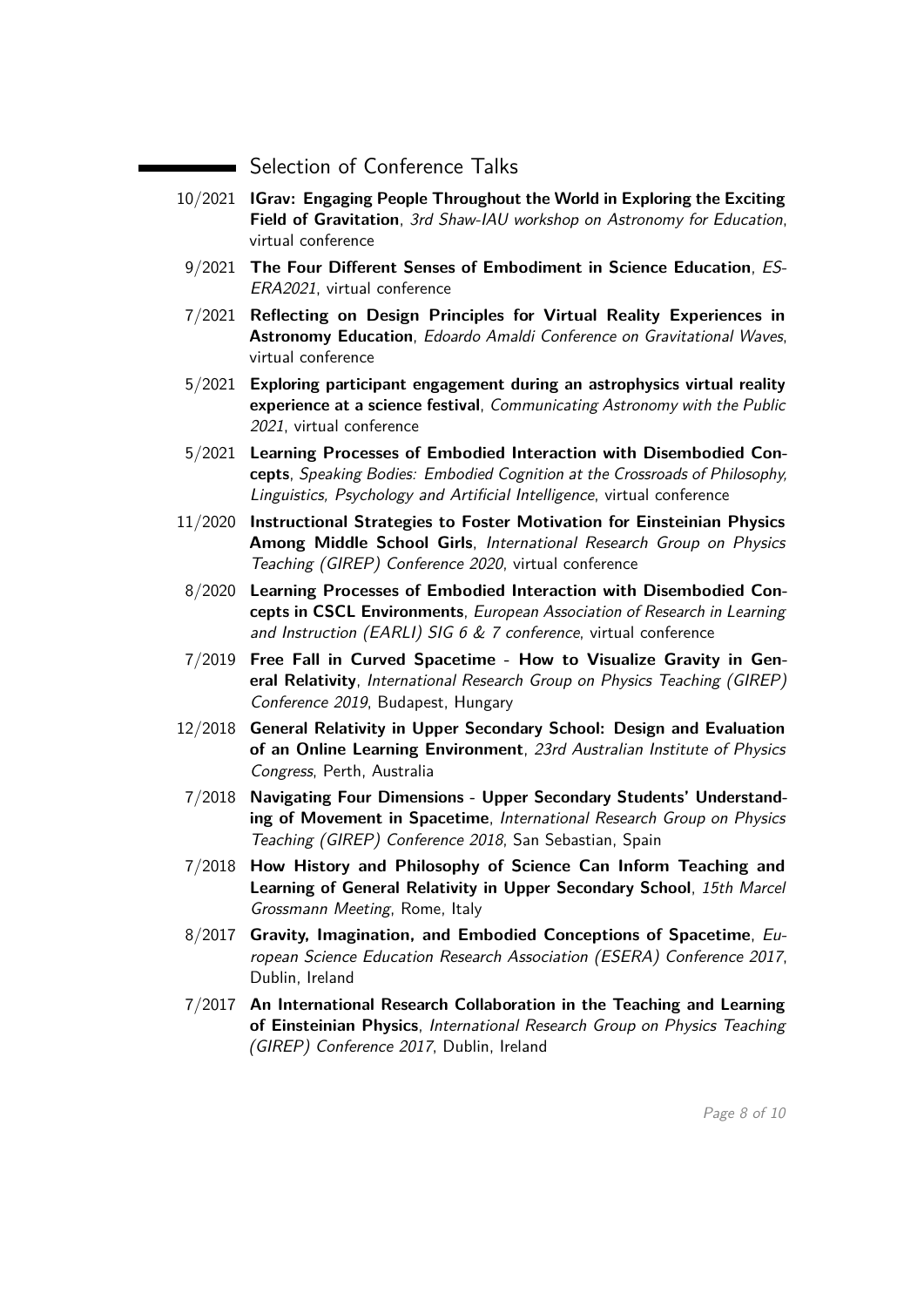## **Selection of Publications**

Download full list of publications: <https://www.magdalenakersting.com/publications/>

1) **Kersting, M., Schrocker, G., Papantoniou, S. (2021)**, 'I loved exploring a new dimension of reality' - a case study of middle-school girls encountering Einsteinian physics in the classroom, International Journal of Science Education

<https://doi.org/10.1080/09500693.2021.1950943>

- 2) **Kersting, M., Haglund, J., Steier, R. (2021)**, A growing body of knowledge: On four different senses of embodiment in science education, Science & Education <https://doi.org/10.1007/s11191-021-00232-z>
- 3) **Woithe, J., Kersting, M. (2021)**, Bend it like dark matter, Physics Education, 56, 035011 <https://doi.org/10.1088/1361-6552/abe09c>
- 4) **Hughes, T., Kersting, M. (2021)**, The invisibility of time dilation, Physics Education, 56, 025011 <https://doi.org/10.1088/1361-6552/abce02>
- 5) **Kersting, M., Blair, D. (Eds) (2021)**, Teaching Einsteinian Physics in Schools: An Essential Guide for Teachers in Training and Practice, Routledge, ISBN 9781760877712 <https://bit.ly/3eRQnzR>
- 6) **Ødegaard, M., Kjærnsli, M., Kersting, M., (Eds) (2021)**, Tettere på naturfag i klasserommet (Closer to science in the classroom), Fagbokforlaget, ISBN 9788245038439

[https://www.fagbokforlaget.no/Tettere-på-naturfag-i-klasserommet/](https://www.fagbokforlaget.no/Tettere-p�-naturfag-i-klasserommet/I9788245038439) [I9788245038439](https://www.fagbokforlaget.no/Tettere-p�-naturfag-i-klasserommet/I9788245038439)

7) **Kersting, M. (2021)**, Eine didaktische Rekonstruktion der Allgemeinen Relativitätstheorie für den Oberstufenunterricht (An Educational Reconstruction of General Relativity for Secondary School Education), Astronomie und Raumfahrt

<https://www.friedrich-verlag.de/shop/kosmologie-536184>

- 8) **Kersting, M., Steier, R., Venville, G. (2020)**, Exploring participant engagement during an astrophysics virtual reality experience at a science festival, International Journal of Science Education, Part B <https://doi.org/10.1080/21548455.2020.1857458>
- 9) **Kersting, M., Toellner, R., Blair, D., Burman, R. (2020)**, Gravity and Warped Time - Clarifying Conceptual Confusions in General Relativity, Physics Education, 55, 015023 <https://doi.org/10.1088/1361-6552/AB56D7>

Page 9 of [10](#page-9-0)